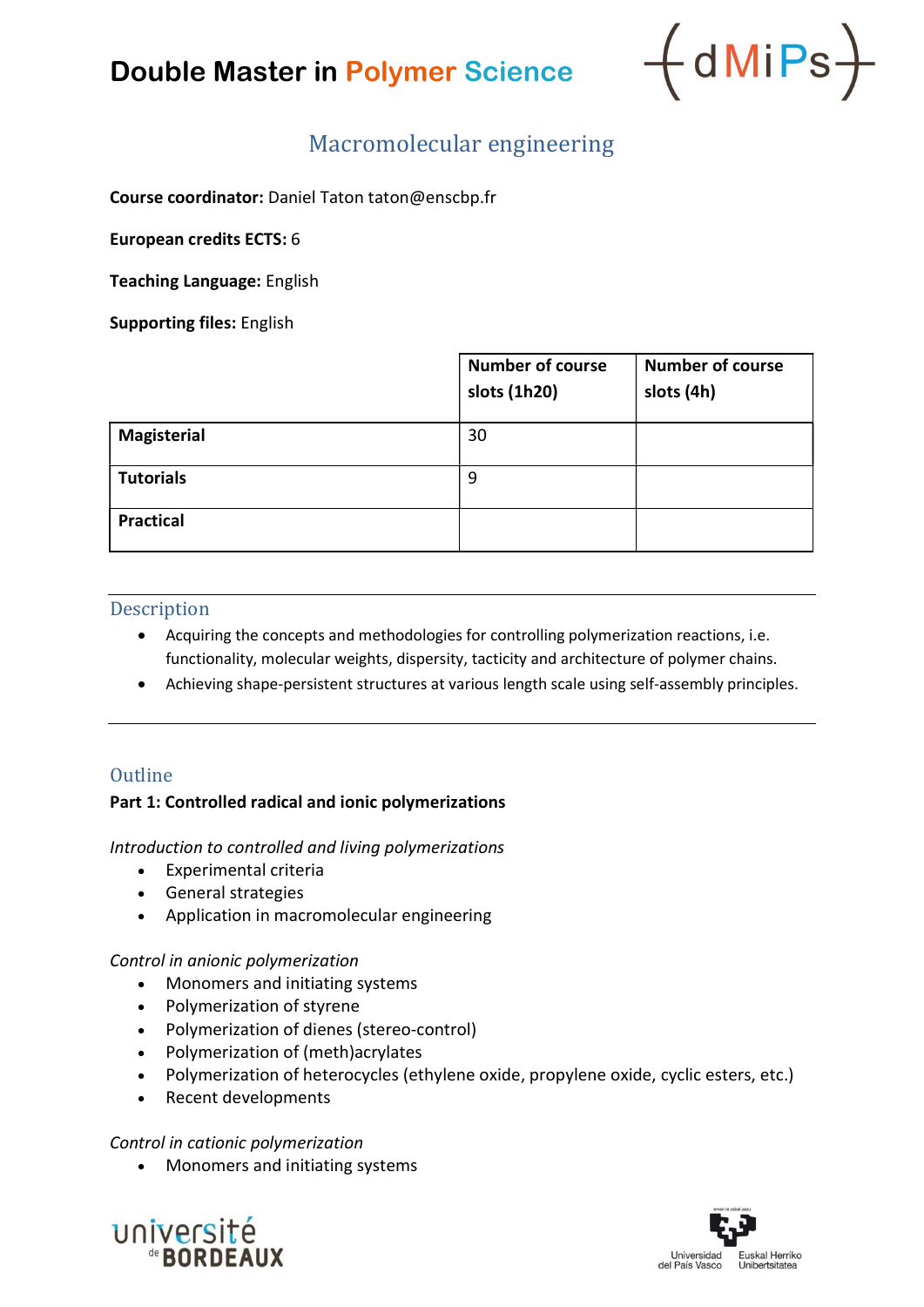## Double Master in Polymer Science



- Polymerization of isobutene
- Polymerization of styrene
- Polymerization of vinyl ethers
- Polymerization of oxazolines
- Polymerization of THF

#### Control in radical polymerizations

- Principle
- Controlled polymerization by stable counter-radicals
- Atom transfer radical polymerization
- Degenerative transfer radical polymerization
- Applications to dispersed medias

#### Part 2: Applications to the design of macromolecular architecture

#### Introduction to macromolecular engineering

#### Block copolymers design

- General interest of block copolymers
- Synthesis via non-living polymerization techniques
- Synthesis via controlled/living polymerization techniques
- Examples of synthesis via combination of various techniques
- Graft copolymers

#### Hybrid nanocomposites

- Sol gel chemistry: a general introduction
- Polymer/inorganic hybrid materials from sol-gel chemistry
- Hybrid nano/micro-particles
- Core-corona particles
- Core-shell particles via heterogeneous polymerization

#### Part 3: Polymer self-assembly:

#### Introduction to self-assembly phenomena in Soft Matter

#### Theoretical background:

- Flory-Huggins Theory
- Application to polymer blends
- Phase separation by "nucleation and growth" or "spinodal decomposition"
- Relationships between free-energy diagram and phase diagram

#### Block copolymer self-assembly

- Parameters describing block copolymer self-assembly and phase diagram
- Weak and strong segregation limits

#### Determination of block copolymer phase diagram

Order/disorder& order/order transitions